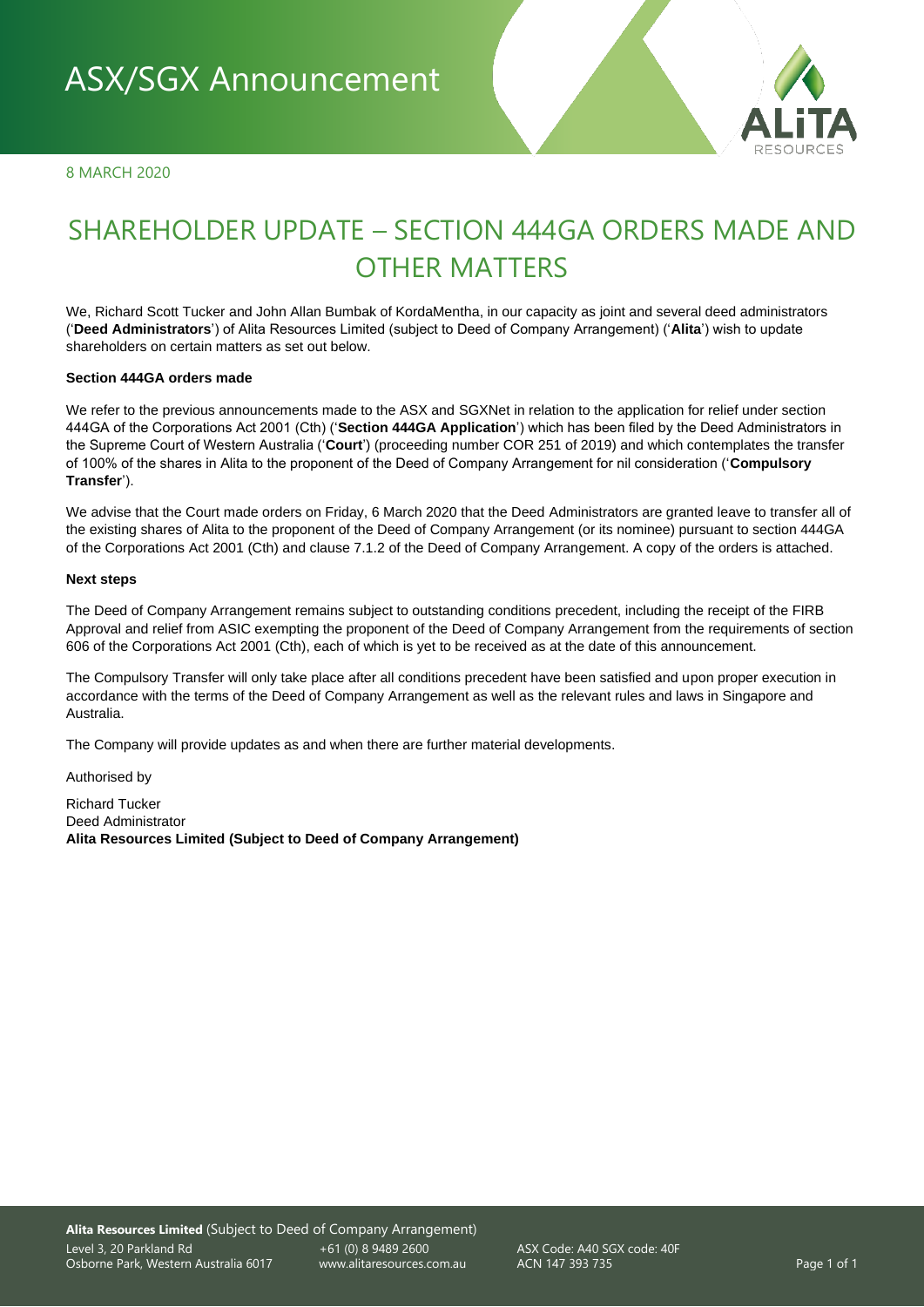

**IN THE SUPREME COURT OF WESTERN AUSTRALIA**

### COR/251/2019

EX PARTE:

**Richard Scott TUCKER as joint and several administrator of ALITA RESOURCES LIMITED (SUBJECT TO DEED OF COMPANY ARRANGEMENT) (ACN 147 393 735)** -and-

**John Allan BUMBAK as joint and several administrator of ALITA RESOURCES LIMITED (SUBJECT TO DEED OF COMPANY ARRANGEMENT) (ACN 147 393 735)** -and-

**Richard Scott TUCKER as joint and several administrator of TAWANA RESOURCES PTY LTD (SUBJECT TO DEED OF COMPANY ARRANGEMENT) (ACN 085 166 721)** -and-

**John Allan BUMBAK as joint and several administrator of TAWANA RESOURCES PTY LTD (SUBJECT TO DEED OF COMPANY ARRANGEMENT) (ACN 085 166 721)** -and-

**Richard Scott TUCKER as joint and several administrator of LITHCO NO.2 PTY LTD (SUBJECT TO DEED OF COMPANY ARRANGEMENT) (ACN 612 726 922)** -and-

**John Allan BUMBAK as joint and several administrator of LITHCO NO.2 PTY LTD (SUBJECT TO DEED OF COMPANY ARRANGEMENT) (ACN 612 726 922)**

First named First Plaintiff

Second named First Plaintiff

First named Second Plaintiff

Second named Second Plaintiff

First named Third Plaintiff

Second named Third Plaintiff

## **ORDER OF MASTER SANDERSON MADE 6 March 2020**

**\_\_\_\_\_\_\_\_\_\_\_\_\_\_\_\_\_\_\_\_\_\_\_\_\_\_\_\_\_\_\_\_\_\_\_\_\_\_\_\_\_\_\_\_\_\_\_\_\_\_\_\_\_\_\_\_\_\_\_\_\_\_\_\_\_\_\_\_\_** 

 $\mathcal{L} = \{ \mathcal{L} \mathcal{L} \mathcal{L} \mathcal{L} \mathcal{L} \mathcal{L} \mathcal{L} \mathcal{L} \mathcal{L} \mathcal{L} \mathcal{L} \mathcal{L} \mathcal{L} \mathcal{L} \mathcal{L} \mathcal{L} \mathcal{L} \mathcal{L} \mathcal{L} \mathcal{L} \mathcal{L} \mathcal{L} \mathcal{L} \mathcal{L} \mathcal{L} \mathcal{L} \mathcal{L} \mathcal{L} \mathcal{L} \mathcal{L} \mathcal{L} \mathcal{L} \mathcal{L} \mathcal{L} \mathcal{L} \$ 

 $a - b$ 

**UPON APPLICATION of the plaintiffs by amended originating process dated 6 March 2020 AND UPON HEARING Mr P Edgar of counsel for the plaintiffs IT**